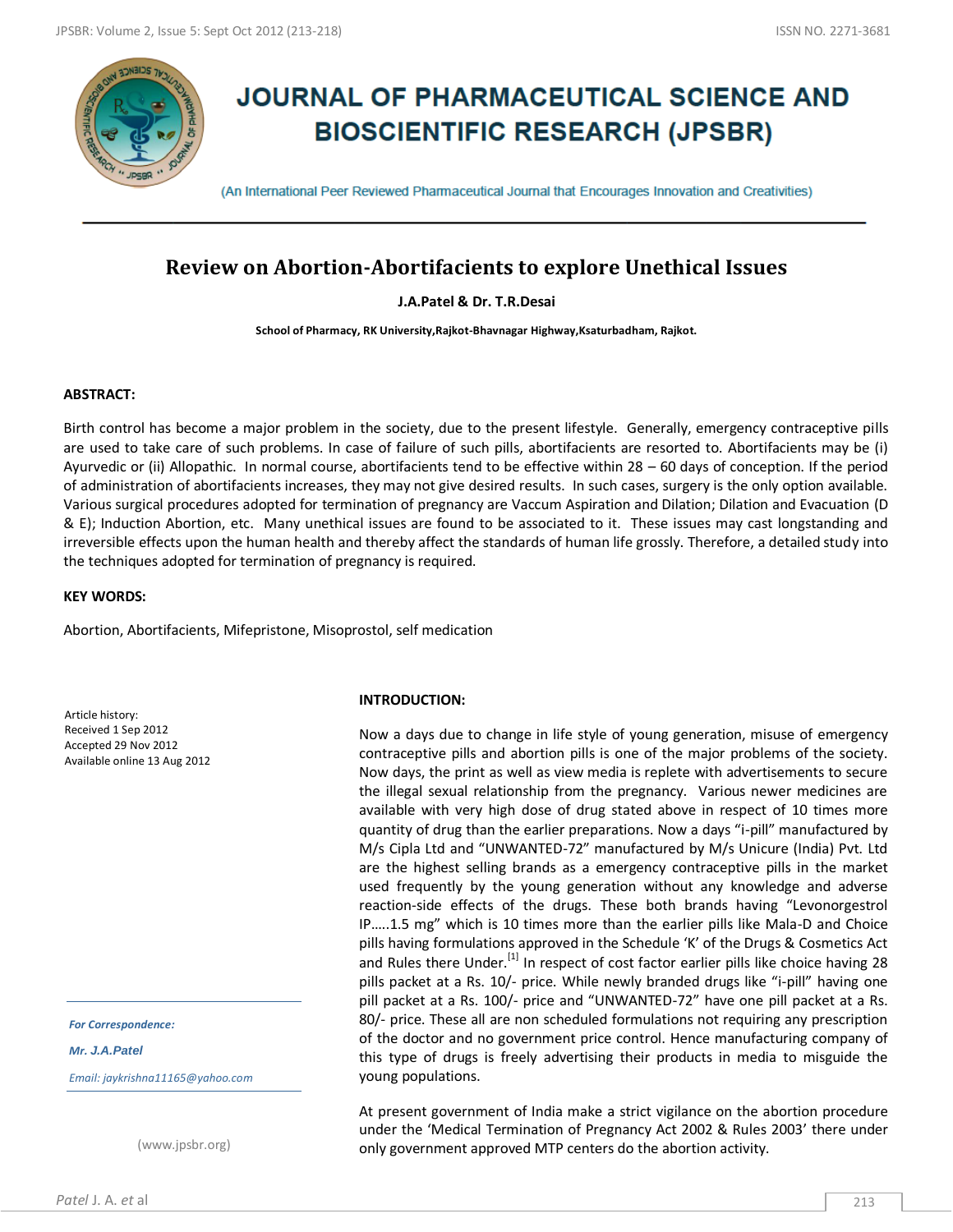Various allopathic abortion Pills containing schedule formulations requiring doctor prescription like "MT Pill Kit", "Unwanted Kit" having Mifepristone & Misoprostol as an active ingredients used frequently buy without prescription for abortion by young generation to terminate the pregnancy after illegal sexual relationship. "MT Pill Kit", "Unwanted Kit" like formulations having a MRP Rs.499/- which is supplied to retailers by a manufacturing company on a subsidize rate like a Rs  $60$ /- to  $65$ /- only.  $^{[2]}$  Hence for selling of this type of product no marketing is required the manufacturers and on other side due big profit most of the retailers are pushing this product easily in the market resulting easy availability of the product for the self-medication. All allopathic drugs label contains following type of warning are printed as per the Government rules and regulations.

Schedule 'H' drug: Warning: To be sold by retail on the prescription of a Registered Medical Practitioner only.

Warning: Product is to be used only under the supervision of a service provider and in a medical facility as specified under MTP Act 2002 & MTP Rules 2003.

Warning: Misoprostol is contraindicated in pregnant woman and also in those women who are going to be pregnant in short period of time.

Many other Ayurvedic capsule preparations are also available in the market which is widely used in the urban and rural area for abortion purpose. All Ayurvedic preparation containing following type of warning is printed on the label.

Dosage: As prescribed by the physician.

Warning: Not to be given during pregnancy.

In spite of this most of the allopathic and ayurvedic abortion pills are to be used without any consultation of doctors. Various types of side effects were seen after self-medicated use of abortion pills like: severe bleeding, vaginal infection, death, ectopic pregnancy, adrenal failure, mass in the reproductive organs, diarrhoea, nausea vomiting, dizziness, headache, abdominal muscle cramping, dyspepsia, insomnia, anxiety, fever/chills.

Government has banned the formulation contains fixed dose combination of crude ergot preparation and fixed dose combination of oestrogen and progestin for some extent in  $past.$ <sup>[3][4]</sup>

Government of India plans for new norms for the advertisement of emergency contraceptive pills due to rate of misuse of product is very high in India. Public interest litigation was filed by the Hyderabad resident Shri C.S.Ranga Rajan against drug controller general of India (DCGI) in the Andhrapradesh High court for seeking ban on marketing of contraceptive pills Andhrapradesh high court issues notice to

DCGI on emergency contraceptive pills issue. DCGI replies for it but no fruitful out comes seen till date for the restriction of advertisement and restriction of sale by a law.

Termination of pregnancy has been practiced since the time immemorial. Most widely used methods for terminating pregnancy in first trimester are surgical, primarily suction evacuation. An estimated 26 million pregnancies are terminated legally throughout the world, and 20 million are terminated illegally, with more than 78,000 deaths. In India alone 10-12 million abortions take place annually, resulting in 15-20 thousand maternal deaths, mainly due to illegal abortions.<sup>[5]</sup>Non availability of trained medical help and the unwarranted secrecy surrounding the unwanted pregnancy often force women to go for illegal abortion which may be fatal at times.<sup>[6]</sup>

Due to above observations it is seen that in today's market present scenario shows that most of the ayurvedic and allopathic abortifacient drugs are used by way of self medication without any consultation of doctors. Hence it is necessary to check the usage trends of abortion pills in the market to reduce the self medication of abortion pills for the betterment of public health.

It is a general practice of the retailers to offer ayurvedic abortifacients for the first time. Only if it fails to deliver desired results, allopathic abortifacients are resorted to. This practice is perilous, as medicated (non surgical) abortion tends to be effective only if it is adopted effectively within  $24 - 60$ days of conception, and the case is free from any other complications. However, ayurvedic preparations available in the market may not be effective in such a short period of time. Therefore, medical practitioners do not rely upon the credibility of the marketed ayurvedic abortifacients. They prefer allopathic ones to ayurvedic ones.

It has been observed that, pregnant women who self – administer abortifacients, (known as abortion pills in general parlance), suffer from very serious side effects, as compared to those who administer it under medical supervision. The explanation accorded this situation is that women who self administer abotifacients are not aware of the precautions associated with the administration of such pills, and the medical condition of their own body. In order to account for the various conditions and complications which may arise due to self administration of the abortion pills, and for the reasons thereof, a clinical study in this aspect is envisaged. This will also bring various benefits of medically supervised abortion to the fore.

In the current scenario of the country, it is observed that the government encourages birth control, people are interested in getting rid of the responsibility of illegal birth, and the manufacturers are interested in the sale of contraceptives. Thus, all the three factors contribute to the hike of illegal sale of contraceptives. Therefore, a detailed study on misuse of abortifacient pills is imminent.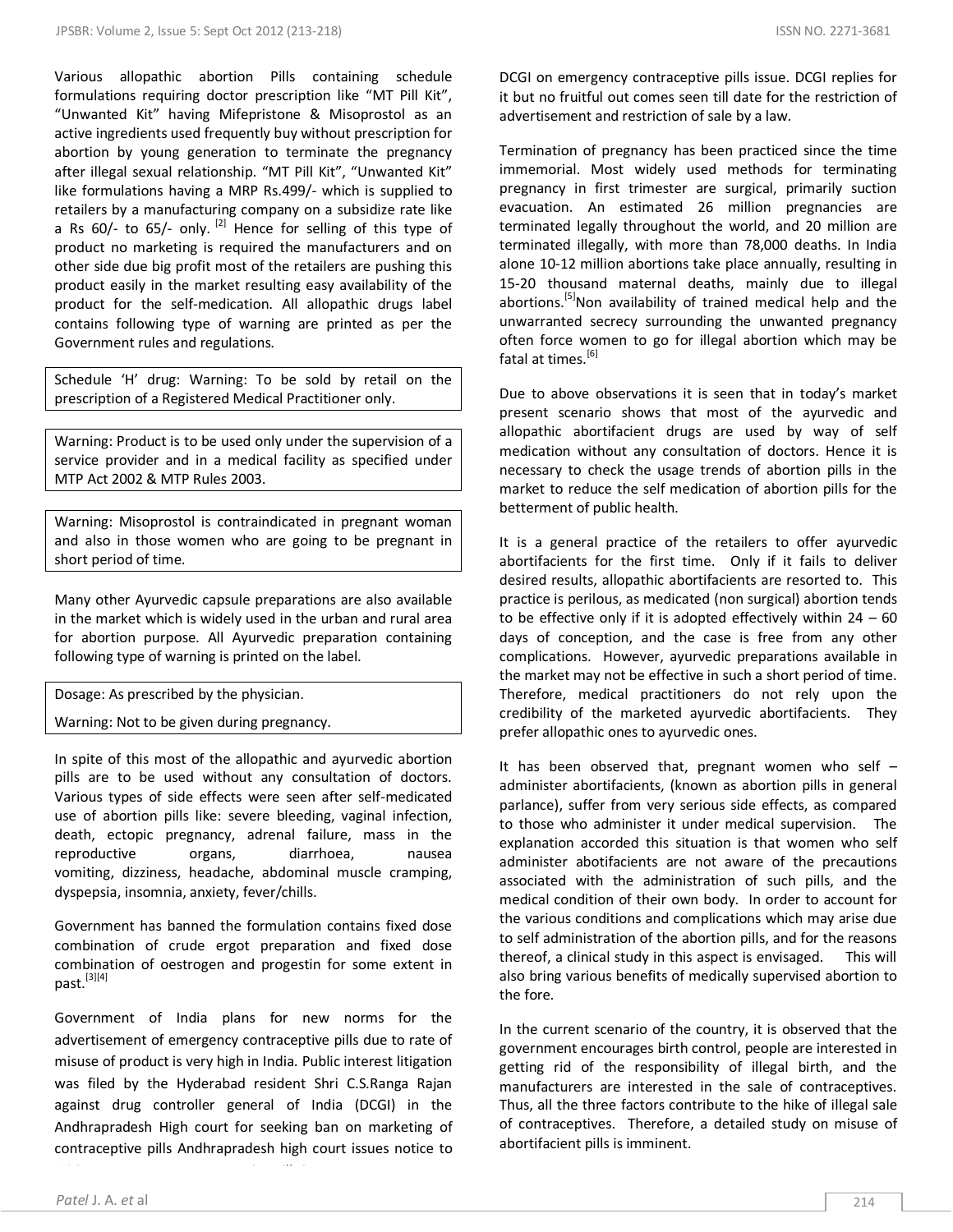#### **Abortion:**

#### **Definition of Abortion:**

The premature expulsion from uterus of the products of conception of the embryo or of a nonviable foetus. The four classic symptoms, usually present in each type of abortion, are:-

- a. uterine contractions;
- b. uterine haemorrhage;
- c. softening and dilatation of the cervix; and
- d. Presentation or expulsion of all or part of the products of conception.

Generally, premature expulsion / removal of an embryo or foetus from the mother's womb is a natural phenomenon, which may be resulted into for any / all of the following reasons:-

- a. Death of foetus;
- b. Illness or infection in mother; or
- c. Genetic or developmental defects.

The natural expulsion of embryo is referred to as miscarriage, in general parlance. However, if the exercise of expulsion of an embryo from the mother's womb is resulted into artificially, especially by employing medicinal techniques, it is referred to as medically induced abortions. They may be effected into by abortifacients or by surgery. The chief reasons for resorting to medically induced abortions include:-

- a. Unwanted foetus;
- b. Deformed foetus;
- c. Very low / no chances of foetus to live;
- d. Danger to the mother's life or health; and
- e. Premature stoppage of a natural or a pathological process.

#### **Abortion procedures**

Both medical and surgical abortion methods are available, yet they differ at each stage of pregnancy. Typically, once a pregnancy is past 7 weeks, only surgical abortion methods can be used. Second-trimester abortions tend to carry higher risks than first-trimester ones. Despite popular belief, it is also important to note that the American psychological association has found no evidence that single abortion can lead to mental problems.

#### **Medical Abortions:**

These abortions use medication to end the pregnancy. This can be accomplished with a variety of medications given either as a single pill or a series of pills. It is commonly known as the abortion Pill -- RU486 (brand name Mifeprex). Medical abortion causes an early abortion through the combination of the two medications - Mifepristone and Misoprostol. This method is FDA approved for use up to 49 days after one's last menstrual period or if a woman is 7 weeks pregnant (which equals 5 weeks since conception) and is 92% to 98% effective, allowing a woman to completely pass the pregnancy without

#### **Vacuum Aspiration and Dilation and Curettage:**

This abortion procedure, also known as D&A or suction aspiration, uses gentle suction to remove all of the pregnancy tissue. There are two methods of vacuum aspiration: When this procedure is performed with a handheld suction device, it is referred to as a **manual vacuum aspiration**. Vacuum aspiration is also performed with a machine-operated suction device. Additionally, **dilation and curettage** or D&C may be necessary after a vacuum aspiration. In this procedure, a separate curette (a spoon-shaped instrument) may be used to help remove any remaining tissue that may be lining the uterus. A vacuum aspiration abortion procedure (by itself or followed by a dilation and curettage) can be performed in one visit and is an option for women until 14 weeks have passed since their last menstrual period. It is nearly 100% effective.

#### **Dilation and Evacuation (D&E):**

This method uses the same procedures as D&C procedure while also using additional surgical instruments (such as forceps). A D&E abortion is usually performed during the second trimester of a pregnancy (roughly 13 to 24 weeks since conception). This method is nearly 100% effective as the healthcare provider will examine the removed uterine tissue to ensure that all of it was removed and the abortion is complete. Some healthcare providers will also use an ultrasound during the procedure to confirm that all of the tissue has been removed and the pregnancy has ended.

#### **Induction Abortion:**

This procedure is used to end a second or third trimester pregnancy through the use of medications that trigger the start of contractions. This, in turn, expels the fetus from the uterus. Induction abortions must be done in a hospital, so that the woman can be monitored during the entire procedure. During this procedure, a woman will undergo all the steps of delivery and childbirth. Induction abortions are usually only performed if there is a medical problem or illness present in the fetus or the pregnant woman. This method minimizes risk to the woman's health, and may allow doctors to perform a more accurate autopsy on the fetus to determine exactly what was wrong. Induction abortions represent less than 1% of all abortions obtained in the United State.

#### **What is the Abortion Pill?**

RU486 (brand name Mifeprex) has been widely, effectively, and safely used in France, Sweden, and Great Britain for years. The abortion pill RU486 is also FDA-approved to be used in the US. The abortion pill (also considered to be a medical abortion) must be provided by a healthcare professional. In order to have a medical abortion, you will be required to visit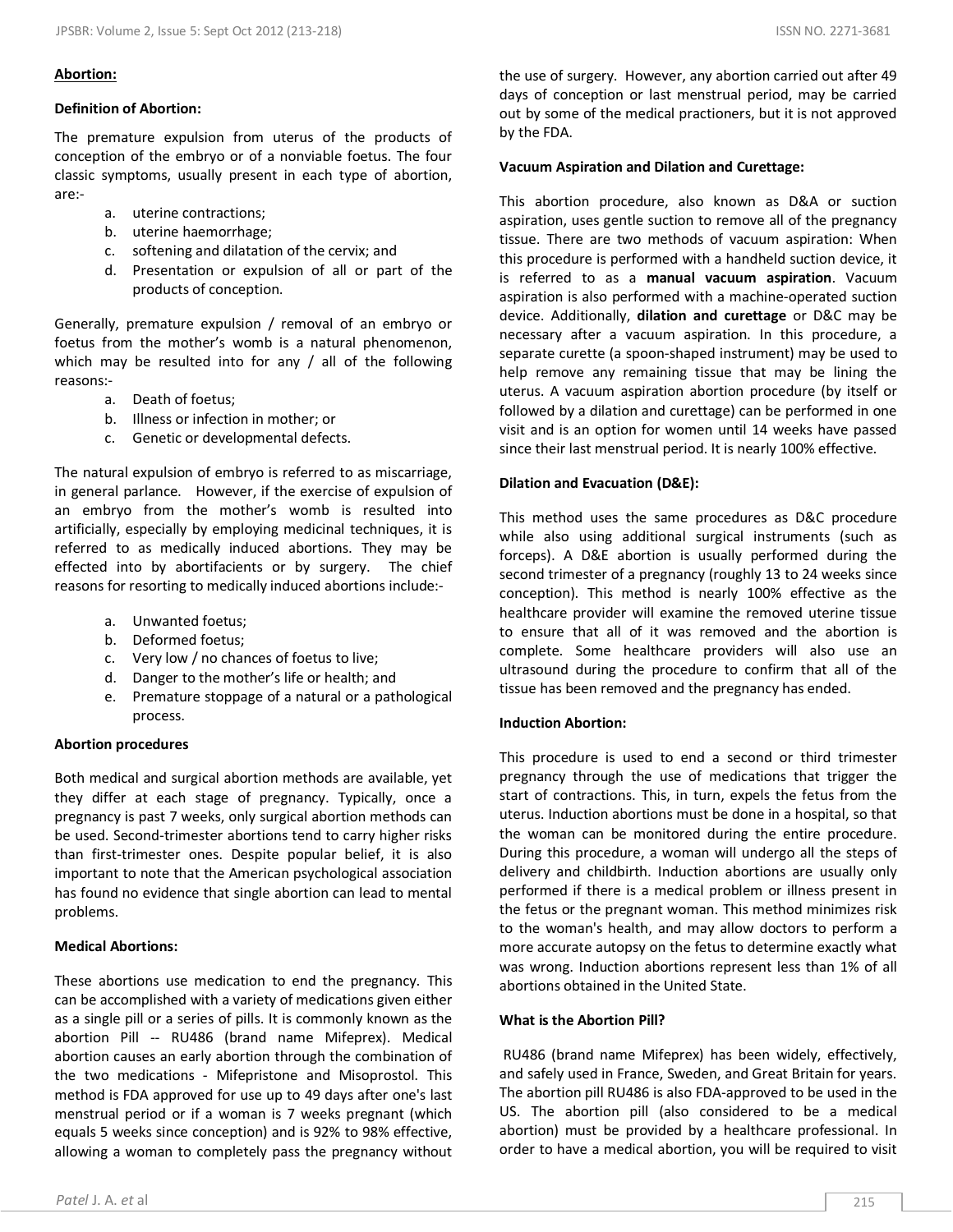your healthcare provider three times. The first part of a medical abortion is taking the abortion pill RU486. Then, if necessary, RU486 must be followed up with a second medication, Misoprostol, to completely terminate the pregnancy.

#### **Self - induced abortion:-**

These are abortions performed by the pregnent women herself, with means which do not have medical recognization. Although, within the scope of 'means to carry out self induced abortion', certain legal and over the counter medications are also included; in general parlance and understanding, it refers to alternative and sometimes perilious means. This practice is rampant in places where the practice of abortion itself is illegal.<sup>[7]</sup> If the pregnency is not terminated completely and successfully, it may cause teratogenic danger into the foetus. Sometimes it may cause an irreperable loss to the foetus. It is easier to cause self induced abortion, during early pregnency, and as the term of pregnency longs, the abortion becomes difficult.<sup>[8]</sup>

Various methods adopted for self abortions, in underdeveloped areas of India include:- [9]

- a. Lifting of heavy weights;
- b. Consumption of mutton marrow;
- c. Consumption of dried henna powder;
- d. Consumption of carrot seed soup, etc.

Besides this, there are no. of other methods adopted to cause self abortion. Many of them endanger the life or health of the women. Such methods include:-

- a. physical exertion designed to bring about a miscarriage;
- b. abdominal massage receiving punches, kicks, or other blows to the abdominal area;
- c. belly flopping onto a hard surface attempted removal of the fetus with a coat-hanger or similar device inserted into the uterus through the cervix (the historical use of this method has led to the use of coat hangers as a symbol of the abortion rights movement);
- d. attempted piercing of the fetus with a knitting needle or similar device inserted into the uterus;
- e. cervix suction through the insertion of a rubber tube into the uterus via the cervix; ingesting abortifacients;
- f. high quantities of vitamin C, Pennyroyal or other substances believed to induce miscarriage; or
- g. Douching with substances believed to induce miscarriage.

It is said that African women used a carved wooden abortion stick to induce, which has often been handed down.<sup>[\[10\]](http://en.wikipedia.org/wiki/Self-induced_abortion#cite_note-4)</sup>

Other dangerous methods include:-

Insertion of hazardous objects into the uterus, which can cause punctures leading to septicemia; Ingesting or douching

Physical exertion, abdominal massage, and ingestion of relatively harmless substances thought to induce miscarriage are less effective methods for induction of abortion, and may result in the fetus developing birth defects. However, abdominal massage abortion is traditionally practised in Myanmar, Thailand, Malaysia, the Philippines, and Indonesia  $[11][12]$ 

Misoprostol – a synthetic prostaglandin is used as an abortifacient and is used in Countries of Latin America, where legal abortions are not available.<sup>[13]</sup> It is surely a safe method, in comparison to other methods like insertion of objects or chemicals in the uterus, the teratogenic effect offered by the drug cannot be ignored. Again it may cause severe drop in blood pressure, and if it is misused, it may cause haemorrhage in pregnant women.<sup>[14]</sup>

# **Abortifacients :-**

A substance that induces abortion is known as abortifacient. Abortifacients that are used in animals that have mated undesirably are known as miss mating shots. Some herbal mixtures are also used as abortifacients. In so far as allopathic abortifacients are considered, Mifeprisotne and Misoprostol are used in combination, as a two step approach. [15,16]

## **Pharmaceutical Abortifacients :-**

Generally, the pharmaceutical abortifacients used are of two types: - (i) Synthetic; (ii) Natural.

- (i) Allopathic abortifacients :- Prostaglandin analogues  $\overline{\text{like}}$  Misoprostol, or Gemeprost<sup>[17]</sup> (both synthetic prostaglandin  $E_1(PGE_1)$  analogues), are examples which fall in this kind. Mifeprostone (a progesterone receptor antagonist or antifolate) is another such example. $^{[17,18]}$ 
	- a. Misoprostol :- It is a synthetic prostaglandin an PGE1 analogue, and is used to terminate pregnancy up to 24 or 60 days of gestation.<sup>[17,19]</sup> Vaginal administration is more effective than oral one.<sup>[20]</sup> It is approved in France (trade name : GyMiso) It is generally used in combination with Mifepristone. It is used alone for self – induced abortion in Latin America, where abortion is illegal, and also in US, by those subjects who cannot afford legal abortion. [21]
	- b. Mifeprostone :- It is a progesterone receptor antagonist, which is known as RU – 486 also. It is marketed as Mifegyne in France and Mifeprex in US.
	- c. Combination of Misoprostol and Mifeprostone :- This combination is used most often, as an abortifacient. Dinoprostone , a US brand for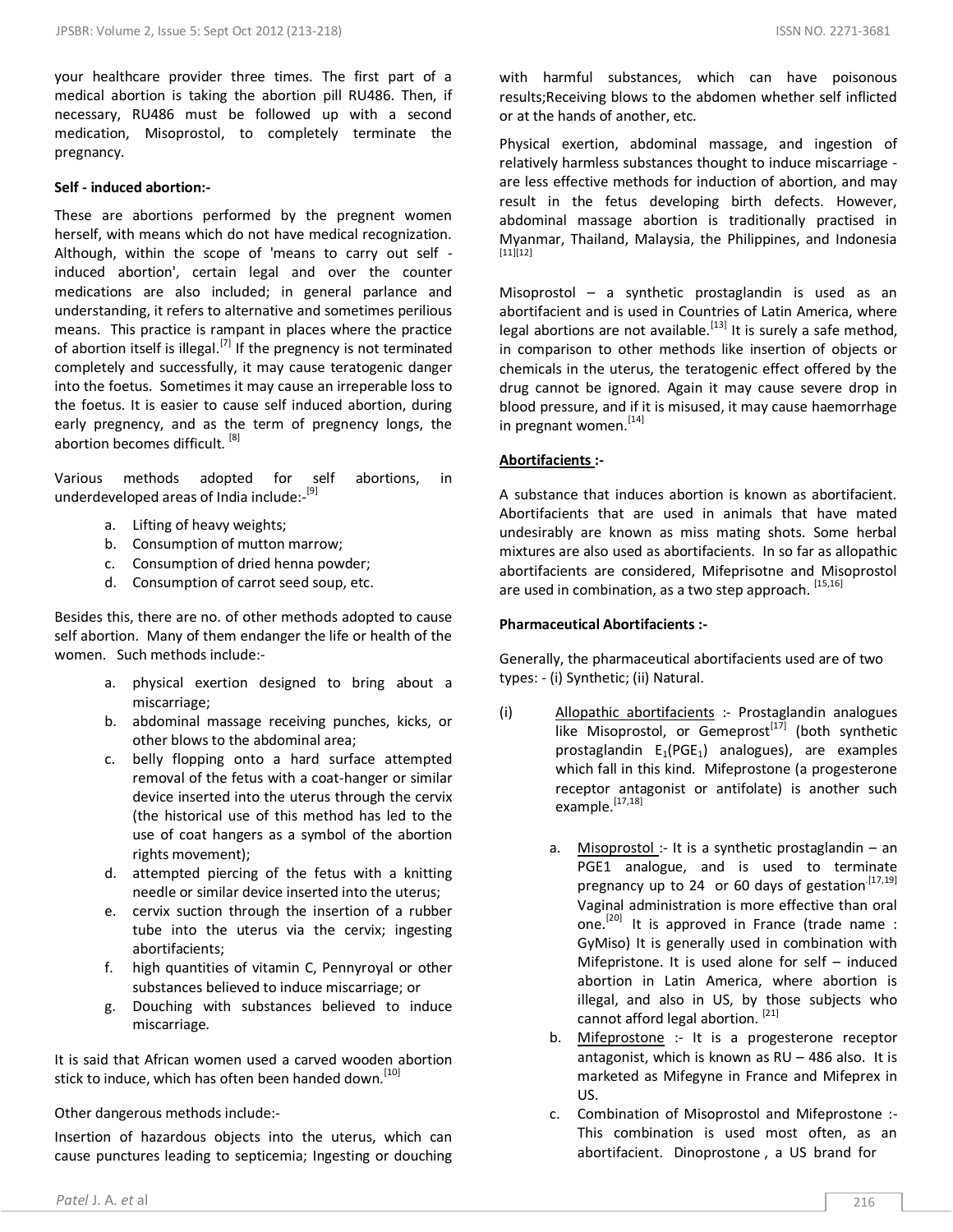combination of Misoprostone and Mifeprostone is administered extra – aminiotically, to be effective in case of late abortion. (Second trimester).<sup>[18]</sup>

(ii) Natural Abortifacients :- Examples thereof include brewer's yeast,<sup>[\[22,23\]](http://en.wikipedia.org/wiki/Abortifacient#cite_note-6)</sup> wild carrot, blue cohosh, pennyroyal, nutmeg, mugwort, slippery elm, papaya, vitamin C, bitter melon, vervain, common rue, ergot, saffron and tansy.

All these drugs may be sold 'over the counter' and may be claimed to be abortifacients, when taken either by themselves, or if taken in certain doses or mixtures. Animal studies reveal that pomegranate may be an effective ingredient.<sup>[17][24][25]</sup>

#### **Abortion Pills**

An early medical abortion consists of taking two medicines and it normally referred to as the abortion Pill. Taking a pill to end your pregnancy is the simplest and easiest method to have an abortion. It is not invasive and is a little bit like taking the morning after pill except you take it in two doses over a 48 hours period.

The process is very simple. You will visit the abortion clinic on the first day and after the usual checks of your records and a final chance to speak with a professionally trained specialist counsellor you will be given the first tablet. The first tablet that you swallow is called Mifepristone and it stops the hormones in your body from getting ready to accept the fertilised egg. It also starts to help the lining of your uterus to break down. You might experience some period type cramps and in some cases you may feel nauseas. You will then be able to go home.

At your second appointment you will be given a second set of tablets called prostaglandin. These are usually inserted into your vagina and within four to six hours of taking this medicine it starts to work and the lining of your womb breaks down causing your pregnancy to end with it. You are able to go home straight away after this treatment too. Your will experience vaginal bleeding heavier than your usual period, some period type cramps and pains and sometimes sickness and diarrhoea. All these symptoms should pass quite quickly.

The abortion pill is the most straightforward method of having an early abortion but it is not always suitable for everyone. The main factors that mean you are not able to take the abortion pill are:

- Over 35 years old and regularly smoke
- If you have an ectopic pregnancy
- If you have a medical history of heart disease, high blood pressure, liver or kidney disease
- If you are taking anti corticosteroids
- If you have an IUD
- If you have adrenal failure
- If you have any hemorrhagic disease / porphyria / are taking anti-coagulants
- If you have poorly controlled inflammatory bowel disease

If you are unsure if you are eligible to take the abortion pill you should check with your abortion clinic to see whether you are able to have this treatment. At your initial consultation you will always be able to talk over the options available to you and select the one that best suits you.

You might find that if you use an internet search engine you can find companies offering the abortion pill for sale. This may feel like an easy option and there is no need to visit a specialist clinic but it is strongly recommended that you do not purchase the pill online. You should always make sure you know it is the right medicine and one that is suited to you and your medical history. The highly trained and experienced specialists at a licensed abortion clinic are the best people to assess your needs and options.

#### **The various abortion pills for terminating pregnancy**

When a woman is in her stages of early pregnancy that is less than 49 days, the pregnancy could be terminated by the use of two medicines. The medical pregnancy is given the term – Mifeprex. These two drugs could be used for pregnancy which is of 8 weeks or less. The names of abortion pills used for medical abortion are-Mifepristone and Misoprostol. Before one could use these medicines for terminating the pregnancy there are certain factors involved in it. Any medicine is to be taken has to be done under medical supervision. One needs to take the medical advice before administrating any medicine. Take an appointment with the doctor to ensure that the pregnancy is within the safe period to use the medicines to end it.

#### **References:**

- 1. Vijay Malik, Law Relating to Drugs & Cosmetics, Schedule-K,  $21^{\text{st}}$  Edition, 417.
- 2. Quarterly Drug Update, Prescribers Ready Reference Book, July –Oct.2009, 469.
- 3. "Fixed dose combinations of crude Ergot preparation except those containing Ergotamine, Caffeine, analgesics, antihistamines for the treatment of migraine, headache." G.S.R. No. 304 (E) dt.07-06-1991
- 4. "Fixed dose combination of Oestrogen and Progestin (other than oral contraceptives) containing per tablet Estrogen content of more than 50 mcg (equivalent to Ethinyl Estradiol) and Progestin content of more than 3 mg (equivalent to Norethisterone Acetate) and all fixed dose combination injectable preparations containing synthetic Oestrogen and Progesterone. G.S.R. No. 863 (E) dt.22-11- 1985 (Subs. By Noti. No.743 (E) dt. 10-08-1989)"
- 5. Kumar S, Parikh H, Sarkar S, Induction of labour with Misoprostol-prostaglandin E1 analouge. MJAFI 2001: 57(2), 107-9.
- 6. Spitz IM, Bardin CW, Benton L, Robbins A., Early pregnancy termination with Mifepristone and Misoprostol in the United States. N Engi J Med 1998;338:1241-7.
- 7. Thapa SR, Rimal D, Preston J (Sep 2006). "Self induction of abortion with instrumentation". Aust Fam Physician 35 (9): 697–8. PMID 16969439.